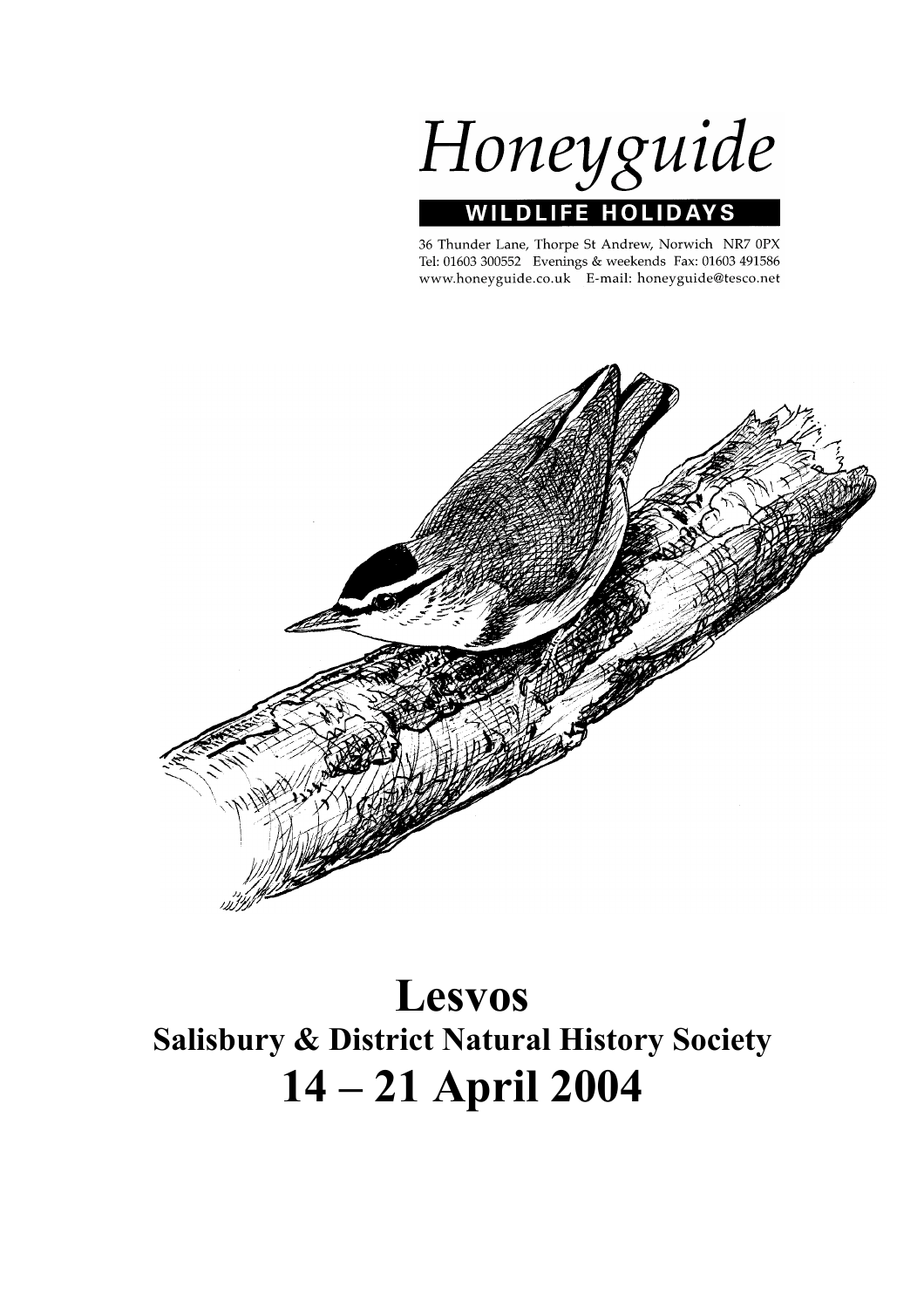## **Lesvos Salisbury & District Natural History Society 14 – 21 April 2004**

### **Holiday participants**

Rosemary and Gerald Nicholls

Jim and Brenda Wade

Donald and Rita Scarfe

Stella Williams

Bertha Staines

Ann Sanders

Ted Sansby

John Pitman

Ailsa McKee Patricia Dashwood

Pamela James Grace Hickman

Joan Tripp Marigold Woolley

Audrey Lovett Brenda Davis

Christopher Reynolds Michael Milward

*Leaders/drivers* Rob Lucking Rob Macklin Kathy Macklin

### Report by Rob Macklin, with minor additions by Rob Lucking. Plant list compiled by Kathy Macklin. *Illustrations by Rob Hume, except black-winged stilt flock by Gary Wright. Front cover: Krüper's nuthatch*

As with all Honeyguide holidays, £25 of the price of the holiday was put towards a conservation project, in this case for surveys in the Kalloni Bay Important Bird Area by the Hellenic Ornithological Society (HOS), which is based in Athens but whose work covers the whole of Greece and its islands. £1200 was given to HOS this year - £25 per person from the holidays in Crete and two in Lesvos. This brings Honeyguide's total contributions to HOS since the first Honeyguide holiday in Crete in 1995 to £4,945, and to conservation projects in Europe from all Honeyguide holidays to £33,330. We usually include a thank-you letter from HOS, but this hadn't been received when the report went to print.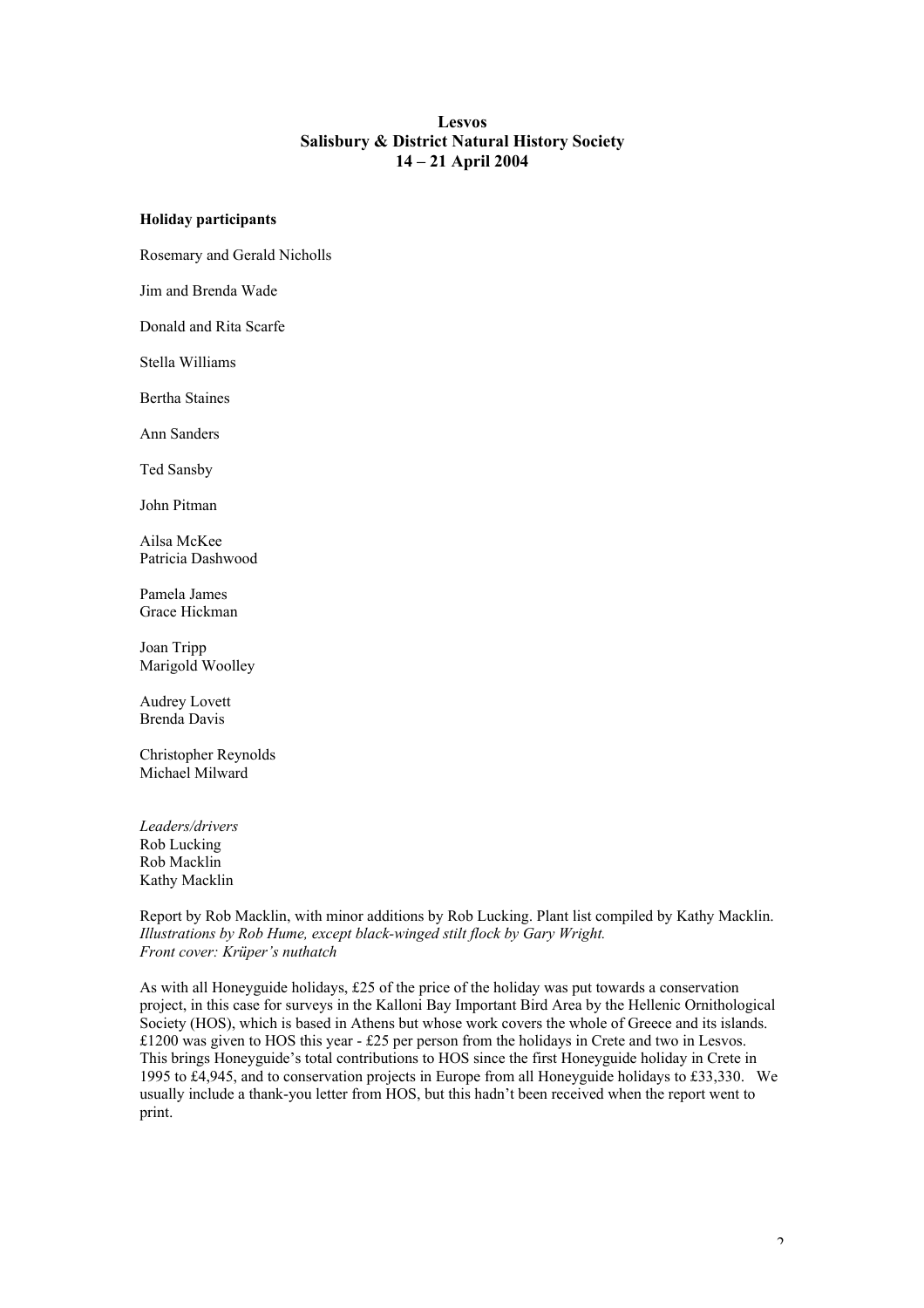## **Lesvos Salisbury & District Natural History Society 14 – 21 April 2004**

## **Wednesday April 14th – Getting There**

An early start to travel to Heathrow and meet up with our old friends of the Salisbury Natural History Society. After an amazingly efficient and quick check-in we boarded our plane to Athens and, after a bite to eat and drink, connected with our local flight to Mytilini. We met Rob Lucking at the airport, loaded the luggage into a rather beaten-up old truck, before embarking on the hour-long journey to our base at Vatera. After our late arrival some of the group went straight to bed while the rest of us had a quick meal at the local taverna.

# **Thursday April 15th – Around Vatera**

Overnight wind and rain had cleared by the morning although there was a distinct chill in the air with a fresh northerly wind. Gerald found the most spectacular, huge peacock moth (the largest moth in Europe) outside the apartments, which posed very obligingly for the cameras. Breakfast was taken at the only taverna open in Vatera (our base for the week) with our usual fare of toast, jam, yoghurt, cheese and occasional eggs. Large numbers of hirundines were moving through over breakfast including at least 100 red-rumped swallows. A long-legged buzzard was soaring over the backdrop of hills at Vatera, a common sandpiper was on the beach and both Cory's and Yelkouan shearwaters were seen offshore. The only woodpigeon of the week was also seen in the village. An initial examination of the beach flowers produced heaps of three-horned stock, woolly chamomile, yellow-horned poppy and Mediterranean catchfly.

After breakfast we decided to explore the beach scrub and the olive groves at the eastern end of Vatera. We had hardly disembarked from the buses when we spotted a black stork drifting off to the north, three shags on the sea, more red-rumped swallows overhead (*right*) and heard a loud Cetti's warbler in the scrub. Our first butterfly turned out to be a painted lady on the beach and then Rita found a tiny paper-wasp nest in the low vegetation. Birds were now turning up thick and fast and it was a job to know where to look. A pair of littleringed plovers gave us all excellent views and these were soon joined by four more birds. At least three black-eared wheatears and a northern wheatear were seen well on the beach, several common buzzards soared over the neighbouring hills, nightingales, reed warblers and subalpine warblers were all in full song and a superb woodchat shrike stayed in view long enough for us to get the telescopes on it. Some of the group were lucky enough to get a sighting of a little bittern, two stunning male ortolan buntings flitted in and out of view and several black and blueheaded wagtails were located among a small flock of grazing sheep – what a start to the day!



We then took the track that leads through the olive groves towards the village of Stavros. A short-toed eagle soared overhead, two linnets were spotted in the scrub and we had our first view of the local jay, this one of the race *atricapillus,* which has a black crown. In the shelter of the olive groves butterflies began to appear and we soon identified the local specialities scarce swallowtail and many Eastern festoons. Lunch was taken in a shady olive grove and further exploration of the hillside turned up several butterflies, including green-underside blue, spotted fritillary and clouded yellow. A buzzard overhead was carrying nesting material and was aptly christened by Chris as a *stick buzzard*! As we were about to retrace our steps we investigated a singing warbler on the slopes that turned out to be an orphean warbler, although very difficult to see. Compensation was provided by a hobby overhead and a turtle dove flying through.

We then decided to head to the western end of Vatera, to the mouth of the River Almiropotamos - after dropping off some of the group for a well-earned cup of tea. This area proved very productive with our first sighting of a female citrine wagtail on the mud at the edge of the river. This stunner was then joined by a spotted crake that gave us all good views – then a wood sandpiper and a little stint. Overhead were two short-toed eagles and a couple of common buzzards; both blue-headed and blackheaded wagtails were around the river joining hundreds of hirundines, particularly swallows that had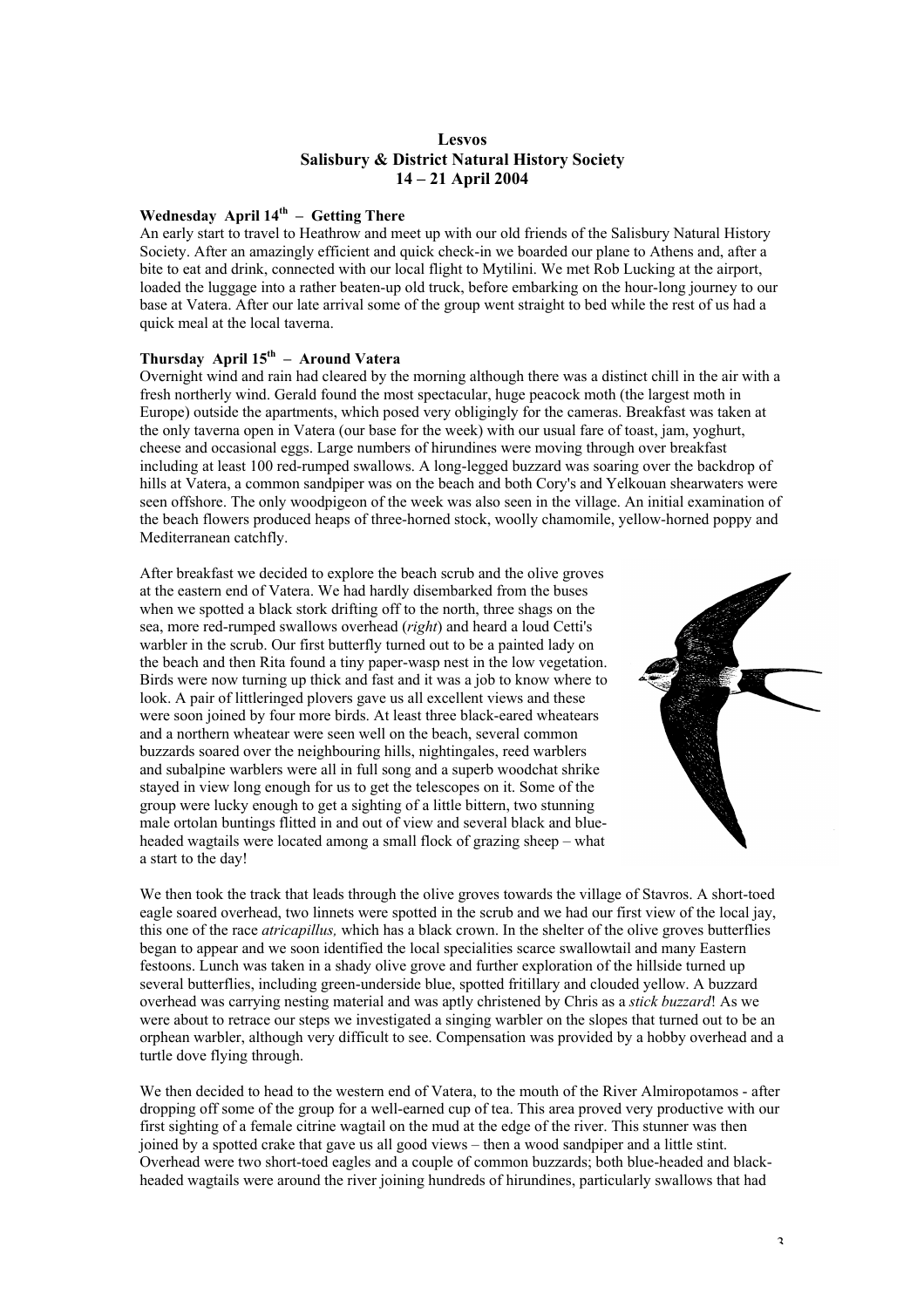been held up by the poor weather. To complete a super day a flock of 60 stunning Spanish sparrows flashed by and three turtle doves concentrated on moving through as fast as possible.

## **Friday April 16th – Achladeri & Agiassos**

The day dawned sunny and bright with very little wind and Chris soon had two hoopoes (*right*) on the wires outside his room. Little ringed plover and white wagtail were on the beach and a hobby moved quickly through. After another substantial breakfast we decided to head off to Achladeri and an appointment with Kruper's nuthatch. On the way we picked up sightings of kestrel and woodchat shrike before arriving at the well-known nuthatch nest site. We weren't to be disappointed as we soon saw the bird (a) Lesvos speciality) perched up on the nest tree in the middle of the conifer wood. He was very obliging giving us all excellent views through the telescopes and even bringing food into the nest and serenading us into the bargain! A couple of buzzards circled overhead, a mistle thrush called



and two more local jays were seen well. More butterflies were noted here including wood white and small copper. A natterjack toad was found in the nearby stream and Patricia got herself nipped by a freshwater crab.

We then moved on a little way to a site where Provence orchids had been found the previous week. We soon found several patches of these lovely orchids, as well as many green-winged orchids. Gerald continued searching the woods and came up with a patch of 150+ purple limodors (violet bird's nest orchids), just emerging. We also found pink hawksbeard in full flower plus lots of the yellow *Anthemis rigida* (rayless chamomile). As time was moving on we headed off for our taverna lunch at Agiassos although on the way we spotted a black stork in a flooded field where, on inspection, we also picked up another calling Krüper's nuthatch and holly blue butterfly.

We arrived at our taverna in Agiassos to find building work in full swing and trenches all over the place. Work came to an abrupt halt and the loo was put back together which was a relief to many of us! Dimitra appeared as if by magic, to help us with our order and to see old friends in her home town. After a splendid meze lunch, some of the group climbed the steep track to explore the sweet chestnut wood above the village while some had a look around the fascinating church and town. The wood is celebrated for its wild flowers and it was soon easy to see why. Both peacock and crown anemones carpeted the ground, lots of barbary nut was in flower and a drooping star-of-Bethlehem was identified as *Ornithogalum nutans*. Perhaps the most impressive flowers here were the magnificent peonies, which provoked much clicking of cameras; not far behind were the super, green *Fritillaria pontica* in flower on the banks of the path. Some of the group saw a single false apollo butterfly sunning itself on the path. While we were relaxing and enjoying the flowers, some rare sunshine, the peace and the general ambience of the lovely wood, a short-toed eagle soared overhead, then a stunning male collared flycatcher roused us from our reverie. While straining for good views of him, we were also treated to a lucky glimpse of a beautiful Persian squirrel. An eastern Bonelli's warbler was trilling nearby and everyone managed to get a good view of it in full song.

On the way back we stopped off briefly at another orchid site and quickly found lesser yellow beeorchid, four-spotted orchid and several sombre bee-orchids. Other plants in flower included a pink valerian, oregano, shepherd's needle, blue hounds-tongue and beautiful drifts of *Anthemis chia.*

## Saturday April 17<sup>th</sup> – Kalloni Salt Pans & Pools

Before breakfast a hoopoe was spotted at the back of the apartments then nine purple herons flew in off the sea allowing everyone to get good views. Bird movements offshore involved five shags, 10 Cory's shearwaters and approx. 26 Yelkouan shearwaters; but the real highlight was the appearance of four common dolphins!

On the way to Kalloni, we passed through Achladeri where we located two great white egrets, a ruddy shelduck, two common terns and two woodchat shrikes. We arrived at the salt pans in mid-morning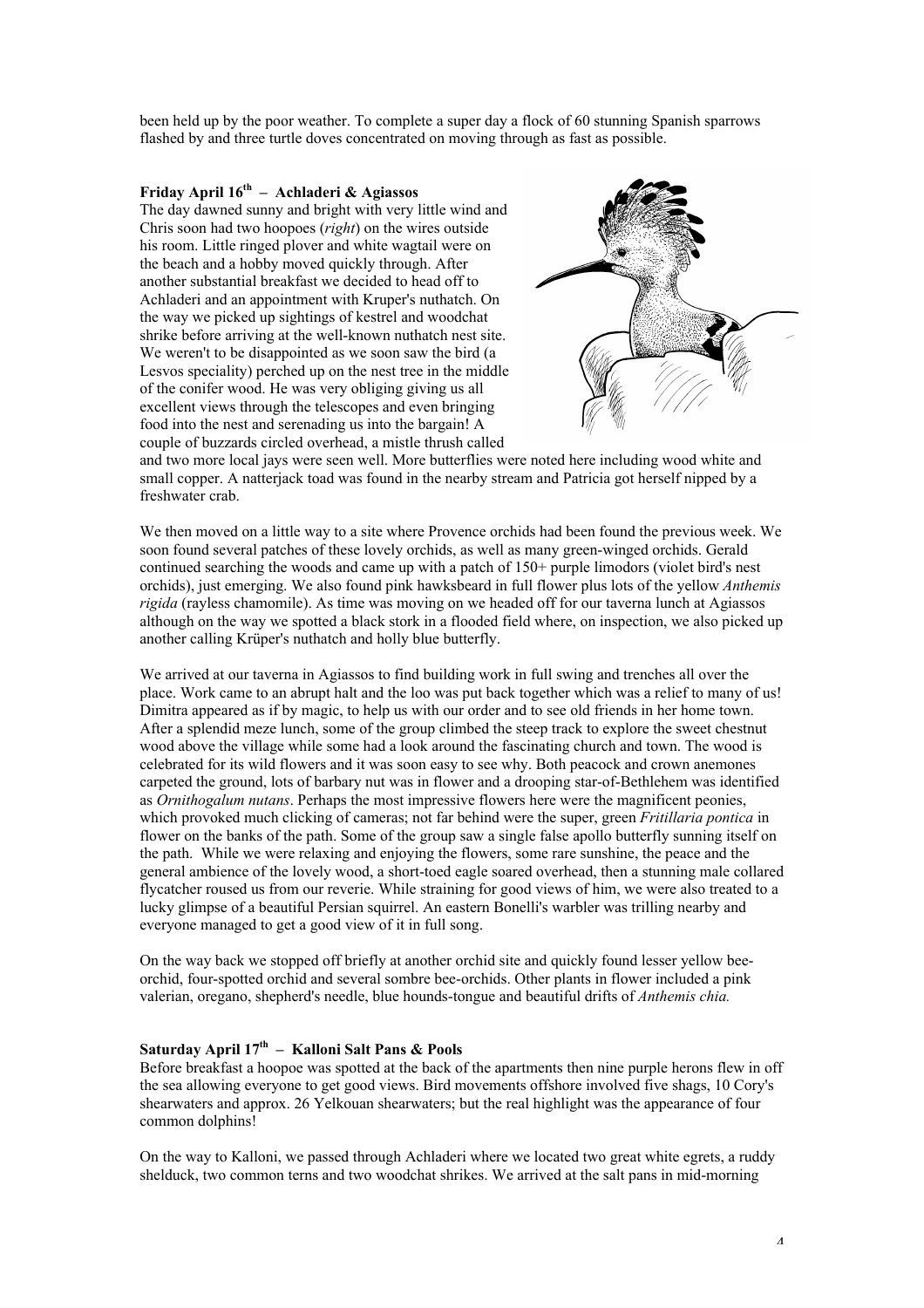and were greeted by the sight of hundreds of birds feeding in the shallows. Perhaps the most impressive of these were the greater flamingos that numbered some 550 individuals; in flight the red wing coverts and black flight feathers were spectacularly eye-catching. There were also over a hundred avocets and 30 black-winged stilts (*below*) on the pans with other smaller waders including marsh & wood sandpipers, five spotted redshanks, four greenshanks and six curlew sandpipers. Careful scrutiny of the banks revealed two skulking stone-curlews, which disappeared into the grass at will. Herons here included five great white egrets, 17 grey and 15 purple herons, while a flock of 12 pintails fed in the shallows. A little tern then flew past and a slender-billed gull scoured the area for food - what a place for birds!



We then decided to find a place for our picnic lunch and finally settled on the shore of Kalloni Bay. A short-toed lark and two linnets were on the path as we parked our buses and a Spanish sparrow gave us all great views as it perched on the fence. It was fairly chilly as we unpacked the lunch on our smart paper tablecloths provided by Paniotis. A flock of brown wildfowl in the bay turned out to be 25 garganeys, while two great crested grebes were on the sea. A couple of curlews flew by and six common terns were briefly joined by a whiskered tern, which flew off towards the saltpans. After lunch we walked out across the plain at the back of the pans, through an amazing display of white asphodel, picking up at least 10 ruddy shelducks, 13 little terns, 10 alpine swifts overhead and three more blackheaded wagtails. We had already seen a few short-toed larks and these were joined by an amazing flock of 55, which flew in and landed quite close to us. By this time the rain had arrived, so we headed back to the buses, where Gerald found a stunning striped-hawk-moth. A somewhat bedraggled male redfooted falcon was perched up on the telephone wires!

It was pretty cold by the time we reached Skala Kalloni but a welcoming taverna provided hot chocolate, coffee and some impressive-looking cakes! Swallows were nesting in the roof of the taverna but the highlight here was the huge white pelican standing stock still on the beach; apparently the pelican has made this village its home!

Suitably refreshed we sallied forth as the rain had eased and headed for Kalloni Pools. At least 10 black-winged stilts were nesting on the pools, a male garganey showed well in the shallows but the highlight was excellent views of nine glossy ibises (*right*). A white stork was also feeding on the edge of the pools, 15 wood sandpipers were counted, little grebes and water rails were heard while Cetti's and sedge warblers were in full song. A stunning black-headed wagtail flew in and three shiny green tree frogs posed well for the cameras on the reed stems!

On the way back we spotted three superb whiskered terns feeding on the edge of the saltpans; further inspection revealed at least 20 gull-billed terns, 50 common terns, five little egrets and a black stork. What an amazing day for birds!

When we got back to Vatera a quick change was the order of the day as we were all invited to attend the blessing of Dimitra's new holiday venture, Hibiscus Travel.

# **Sunday April 18th – Sigri and The Petrified Forest**

The day dawned cloudy with a strong westerly wind whipping in off the sea. Several members of the group took a pre-breakfast walk towards the river and picked up the two resident short-toed eagles, a peregrine, whitethroat and up to 10 black-headed wagtails.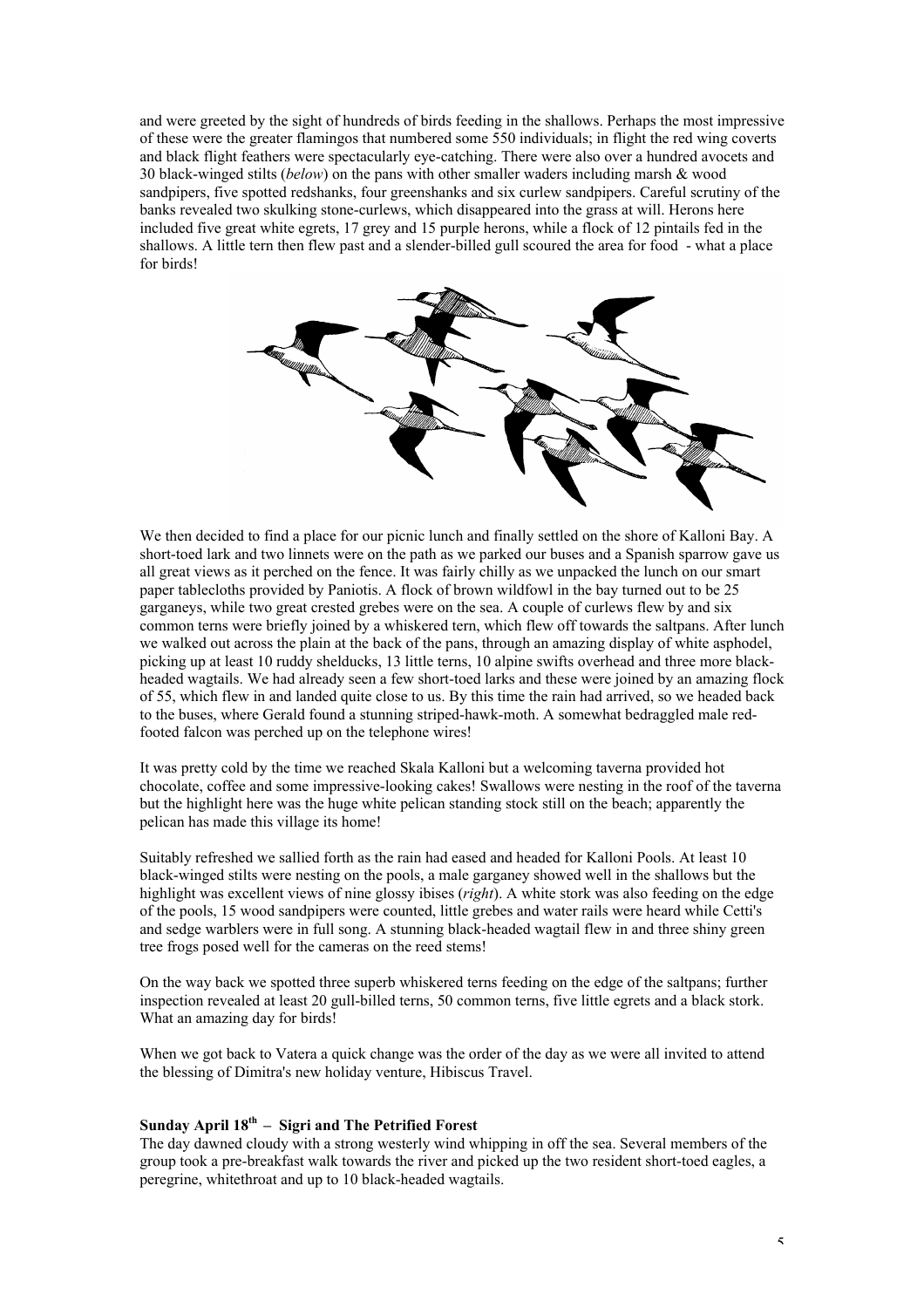It was a long drive to Sigri in the west of the island and unfortunately heavy rain dogged us most of the way. Our first stop was near Kalloni to see a roosting scops owl in a glade of eucalyptus trees. The owl gave us all fantastic views through binoculars and telescopes! We then moved on and drove across the mountains through torrential rain; it was not totally birdless however, as two masked shrikes were seen from the buses, one at least in fine view. As we drove into Sigri, the rain was still falling and a rather bedraggled lesser kestrel presented a sorry sight perched up on a rock. We decided to explore the museum of the Petrified Forest which turned out to be an inspired choice; a really interesting and well laid out set of exhibits were on show. The staff were also very helpful and allowed us to eat lunch in their restaurant. The rain finally abated after lunch and while we were waiting to board the buses several Yelkouan shearwaters were seen in the bay; passing raptors included up to six Montagu's harriers, female marsh harrier, hobby, peregrine and male lesser kestrel – not bad for a car park! A large flock of 70 jackdaws was also wheeling around the town.

On the way to the Petrified Forest we counted at least 16 lesser kestrels hunting over the hillsides. Annoyingly, the forest itself was closed, so we set about exploring the adjacent area. Several little owls were perched up around the nearby farm buildings, another male Montagu's harrier went over and up to four chukar partridges were also seen. A hungry tethered donkey really appreciated our bread and tomatoes left over from lunch.

We walked along the edge of the fence and quickly located a singing tawny pipit, at least seven blackeared wheatears and a couple of ordinary wheatears, a whinchat, meadow pipit and a migrant wood warbler in the only cover available. The difference between this barren, overgrazed area and the much lusher vegetation inside the fence was remarkable. More migrants were also passing overhead including five alpine swifts and 10+ red-throated pipits, identified by their continuous flight calls. As we retraced our steps our first pair of Cretzschmar's buntings was spotted on the fence and was soon joined by another male. We continued walking along the road with a peregrine flashing over and soon found our quarry, a stunning cinereous bunting, which is largely confined to this area of the island. Several more Cretzschmar's buntings were seen in the scrub here, a super male whinchat perched up on the fence and a little brown job turned out to be our first tree pipit.

Time seemed to be slipping away so we only paid a very brief visit to the Ipsilou monastery, which was wreathed in cloud; a highlight here was a breeding pair of blue rock thrushes. After this, two buses headed back to Vatera while the other popped into the Isabelline wheatear site; just one of these wheatears was seen and the group also found a fan-lipped orchid. We all arrived back at base feeling weather-beaten and weary but pleased that the rain did not ruin the day.

# **Monday April 19th – Melinda & Polinichtos Pools**

The day dawned sunny and warm with no wind – a great relief to everyone. The pre-breakfast birding at the river picked up a squacco heron, a water rail and a reed warbler while a hoopoe was heard calling from the scrub. Offshore at least 30 Yelkouan shearwaters passed by and at least 50 alpine swifts moved through overhead.

After breakfast we took the buses up picturesque rough tracks to the small town of Melinda. Passing through olive groves on the way we heard nightingales singing and had good views of both cirl and Cretzschmar's buntings. This morning's quarry were flowers in the olive groves and, to the background of nightingale song and gentle purring of turtle doves, we commenced our search for orchids. We soon located two excellent toothed orchids, dozens of long-lipped tongue orchids and what was probably a late-spider orchid. Some excellent specimens of naked man orchid were worth a scramble up the bank, and a fantastic, three-foot tall blue flower was identified as *Scilla hyacinthoides*. A lovely campanula was probably *C. sporadum,* I am reliably informed by Gerald and Rosemary after consultation with their campanula book. Sadly, quite a few flowers on the trip were not in any of the books we had with us and so have escaped identification, by us at least. Dragonflies were buzzing along the river and these were soon identified as lesser emperors. New butterflies here included the eastern race of baton blue, southern swallowtail and the more familiar small white; eastern festoons seemed to be buzzing around everywhere. Both peacock and crown anemones were in flower here, rusty-back fern was found on the stone walls and just two lesser yellow bee-orchids were discovered. Mike and Chris were also lucky enough to find the only sombre tit of the week.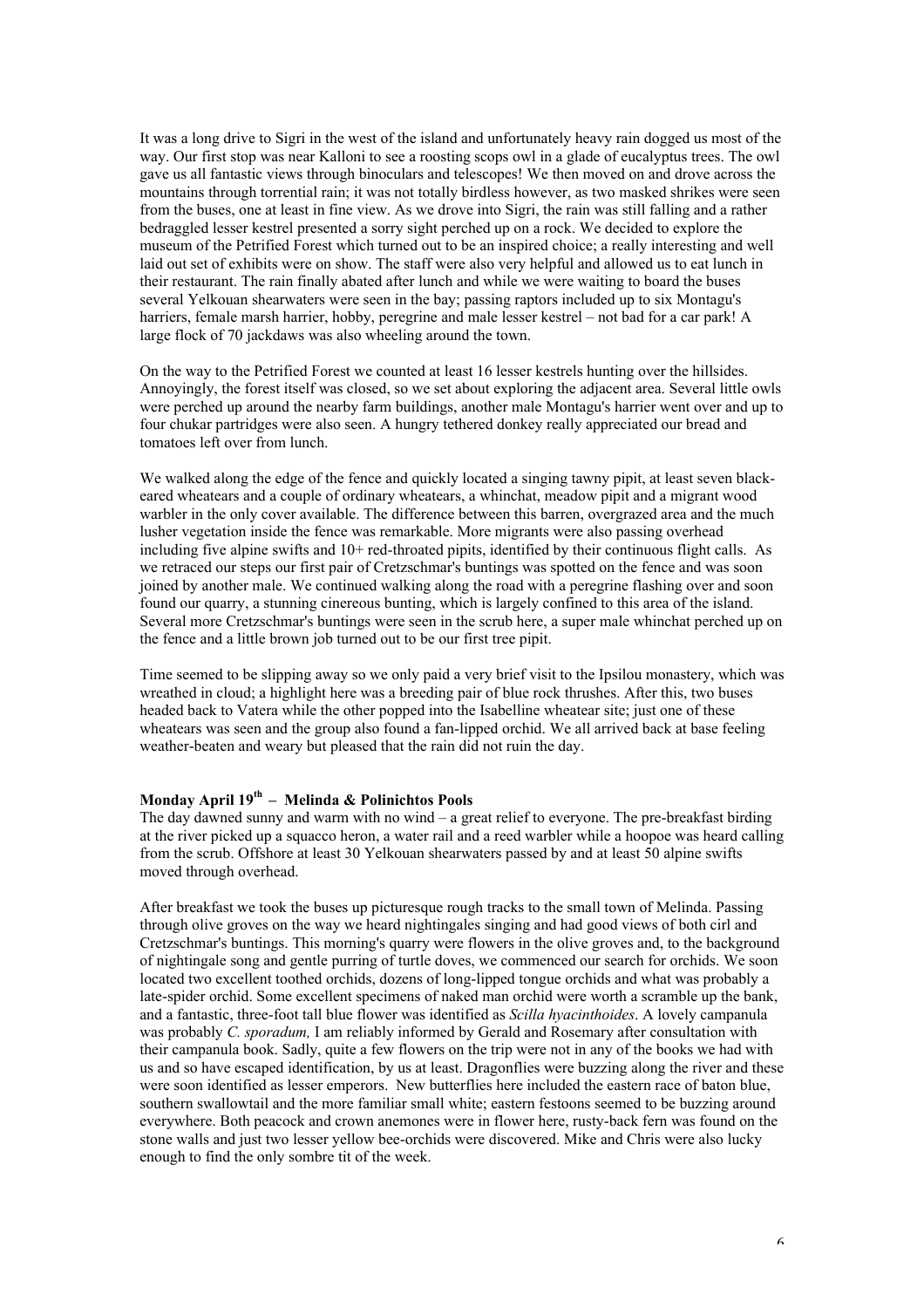After lunch we meandered back towards base pausing to stop at a charcoal burning station on the roadside that elicited much snapping of cameras. A red-throated pipit made its characteristic call as it went over and a singing black-eared wheatear was then joined by a female and yet another male. A collared flycatcher was then seen here and the sun finally decided to shine through the leaden skies!

We headed back to Vatera for a comfort stop and then off again to see the fascinating hot springs and then on to Skala Polichnitos. This area can be quite productive and we soon encountered cirl buntings, stonechats and crested larks; overhead at least 30 alpine swifts were in flight and a short-toed eagle drifted over. The pools were disappointing; hosting just three greater flamingos, a wood sandpiper and a male blue-headed wagtail. Six stunning whinchats perched on the fence, giving us all good views. One bus decided to go on while the other two made their way home; as we were leaving the pools Brenda spotted an orange-looking bird perched low on a rock in the fields. Closer inspection revealed a superb adult female red-footed falcon and she was soon joined by a stunning slate-grey male – what a find! The late returning bus enjoyed watching a mixed flock of yellow wagtails feeding in the river bed and around a small flock of sheep grazing the fields alongside the saltpans and also found six redfooted falcons in the same area – four males and two females.

In the evening we again made our way to the local taverna for yet another super meal. On the way we noticed at least 45 Yelkouan shearwaters offshore and keen eyes picked out four dolphins moving through the surf. What a way to end the day!

## **Tuesday 20th April – Petra, Molivos and the North Coast**

Another cloudy and cool start to the day although this did not stop a small group heading up to the point before breakfast. 60 Yelkouan shearwaters were offshore and a squacco heron was along the river. Rob spotted a large raptor coming in off the sea that gained height over the island and headed north – probably a lesser-spotted eagle but unfortunately not confirmed.

After breakfast we set off for the north side of Lesvos; the drive was relatively uneventful but we did pick up a white stork feeding in a meadow just outside Vatera.

Our first stop was stop was at the "bandstand" on the road from Kalloni to Petra. A black stork was our first sighting as it drifted north and was swiftly followed by a long-legged buzzard in full display flight! A short-toed eagle was also in the air, a cuckoo flew quickly through and both cirl (*right*) and Cretzschmar's buntings were on the bushes. Shining figwort and pink hawksbeard were in flower and the hillside was covered in oleander bushes.



Our next stop was in a large lay-by between Petra and Molivos, which is a well-known site for Rüppell's warbler; we didn't have long to wait as a male soon appeared in full song and was quickly joined by a female. Further searching of the area soon produced at least another two birds! An elusive Orphean warbler was seen by a lucky few. The bird life in this area was amazing with a peregrine and sparrowhawk soaring over the nearby hills, a male pallid harrier coming in off the sea, four ravens flying low over the sea and yet another long-legged buzzard. Small flocks of passerines were constantly moving through and we estimated there were about 500 Spanish sparrows and at least 30 tree pipits, the latter calling as they flew overhead. We then spotted a male blue rock thrush on the cliffs, at least three Cretzschmar's buntings put in an appearance and three crag martins buzzed along the cliffs! We also bumped into a group from Naturetrek co-led by Dave Suddaby, a former RSPB warden from the Ouse Washes.

After all this activity it was time for lunch and Dimitra had booked us in at a smart new taverna at Vafios. She arrived spot on time to ensure everything went smoothly and lunch was indeed excellent. The taverna afforded good views across the surrounding countryside and in the air was yet another short-toed eagle, a peregrine, two kestrels and two buzzards. Just before lunch we heard several beeeaters calling but they proved hard to pin down! After lunch most of the group set off to explore Molivos with its imposing castle, while one bus decided to have a look at the reservoir. The latter site proved a little disappointing with just four wood sandpipers and a common sandpiper on the reservoir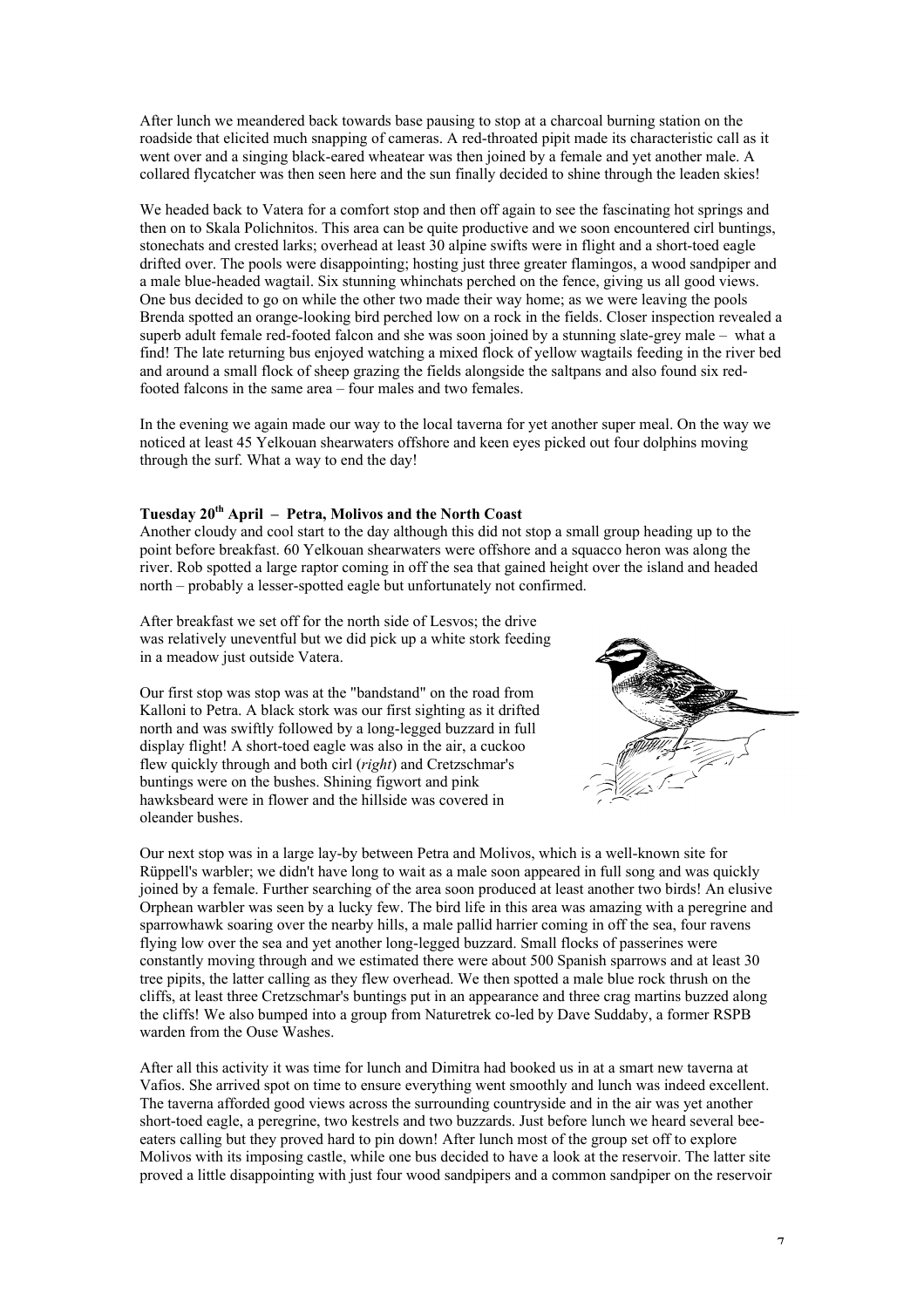edge. After this Rob joined up with us in his bus and we headed along a coastal track towards Efthalou; rumour had it that this was a good site for migrating raptors. Unfortunately it was late in the afternoon and no raptors were to be found but the shoreline did boast two common sandpipers and 20 more Yelkouan shearwaters were seen offshore. As time was getting on we headed back to Molivos to pick up the rest of the group, who had been frustrated to find the castle and the town all closed up for the afternoon siesta. There was an impressive white henbane growing by the castle, where the highlight of Kathy's week was a kiss from a handsome young (!) Greek man who we were asking for directions.

## **Wednesday 21st April – A roundabout way home**

Alas, heavy rain throughout the night continued into mid-morning so we bade our farewells to Vatera in rather damp spirits. As we were packing up the buses 14 night herons came in off the sea, pied and spotted flycatchers were in the trees along the beach road and a little egret and oystercatcher were on the beach. There was also a continuous stream of alpine and common swifts moving through overhead.

At Vrisa we had a fine old time trying to park the buses but with this accomplished most of the group disappeared into the natural history museum, where we were treated to an evolutionary history of the island by the proprietor. Several of us walked back down the hill to where we had heard a warbler singing; after much searching we were delighted to identify the bird as an olivaceous warbler. We then went back to the museum to join the rest of the group and extricate the buses from the tiny village. We stopped for coffee at Polinichtos and noticed that the white stork's nest was occupied by the two adults and was also home to breeding house and Spanish sparrows.

Our last port of call before departure was the Roman aqueduct at Moria, which we managed to find after much backtracking and negotiating narrow winding roads! A very impressive construction, it was home to a large number of house sparrows and a good place to have lunch. A sparrowhawk drifted over, yet another woodchat shrike was located and the final bird of the trip was a smart male collared flycatcher in the adjacent olive grove. Time to head for Mytilini and a chance to have a quick look around the harbour, including a visit to the local co-operative produce shop before driving the short distance to the airport and home. Once again, our thanks to Rob Lucking and to the Salisbury Natural History Society for your delightful company and good humour, making for a most enjoyable week.

\* \* \* \* \* \* \* \* \* \* \* \*

## **Systematic Species Lists – Birds**

**Little Grebe** *Tachybaptus ruficollis* One on Kalloni Pool 17 April

**Great-crested Grebe** *Podiceps cristatus* Two offshore at Kalloni on 17 April.

**Cory's Shearwater** *Calonectris diomedea* Occasionally seen offshore at Vatera peaking at 10 on 17 April.

**Yelkouan shearwater** *Puffinus yelkouan*

25 off Vatera Beach 15 April, 6 in Sigri Harbour on 18 April, 25 off Agia Fokas 19 April with over 100 there on 21 April.

**Shag** *Phalacrocorax aristotelis* At least two seen daily from Vatera Beach. Two offshore between Petra and Molivos on 20 April.

**White Pelican** *Pelecanus onocrotalus* One at Kalloni on 17 April.

**Little Bittern** *Ixobrychus minutus* Single bird seen at mouth of Voukaris River, Vatera on 15 April.

**Night Heron** *Nycticorax nycricorax* Fourteen over Vatera on 21 April.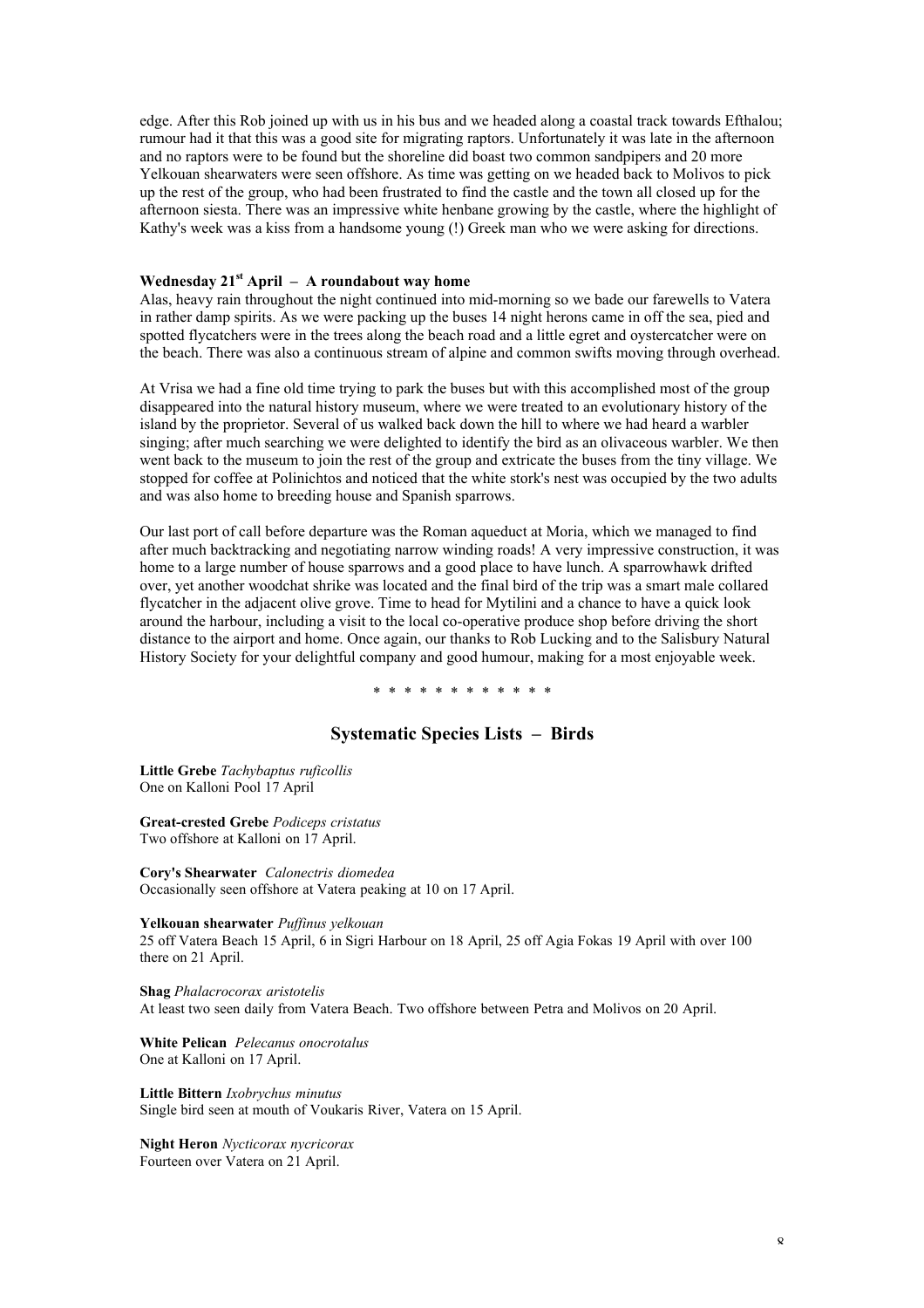#### **Squacco Heron** *Ardeola ralloides*

One at Agia Fokas on 19 April and seen on Vatera Beach the next day.

### **Little Egret** *Egretta garzetta*

Common at Kalloni Salt Pans on 17 April and seen from minibuses around Kalloni Bay on 18 and 20 April. One on Vatera beach on 21 April.

### **Great White Egret** *Egretta alba*

Small numbers seen at Kalloni Salt Pans on 17 April and seen from minibuses around Kalloni Bay on 18 and 20 April.

### **Grey Heron** *Ardea cinerea*

Occasional individuals seen across the island but 17 at Kalloni Salt Pans on 17 April.

## **Purple Heron** *Ardea purpurea*

Nine over Vatera on 17 April with another 15 at Kalloni Salt Pans the same day.

#### **White Stork** *Ciconia ciconia*

Pair nesting on old chimney in Polichnitos throughout; one on Kalloni Pool on 17 April and one near Vrisa on 21 April.

### **Black Stork** *Ciconia nigra*

Singles seen at Vatera on 15 April, Megali Limni on 16 April, 'Derbyshire' on 18 April and from the Kalloni to Sigri Road on 20 April.

## **Glossy Ibis** *Plegadis falcinellus*

Eleven on Kalloni Pool on 17 April. **Greater Flamingo** *Phoenicopterus ruber*

Around 500 on Kalloni Salt Pans on 17 April then three on Polichnitos Saltpans on 19 April.

#### **Ruddy Shelduck** *Tadorna ferruginea*

10 at Kalloni Salt Pans on 17 April, one seen from minibus at 'Derbyshire' on 20 April.

**Shelduck** *Tadorna tadorna* One at Kalloni Salt Pans on 17 April.

#### **Pintail** *Anas acuta* Twelve on Kalloni Salt Pans on 17 April.

**Garganey** *Anas quercedula* Eighteen over Kalloni Bay on 17 April with two drakes on Kalloni Pool the same day.

**Short-toed Eagle** *Circaetus gallicus* Seen in small numbers almost daily.

**Marsh Harrier** *Circus aeruginosus* A male at Kalloni Salt Pans on 17 April, a female at Sigri on 18 April and another between Petra and Molivos on 20 April.

### **Montagu's Harrier** *Circus pygargus*

Six came in off the sea ar Sigri on 18 April, then one sub-adult male at the Petrified Forest on 18 April with three females at Polichnitos Salt Pans on 19 April

### **Pallid Harrier**

Adult male in off the sea between Petra and Molivos on 20 April

### **Sparrowhawk** *Accipiter nisus*

Single birds seen near Petra on 20 April and Moria on 21 April.

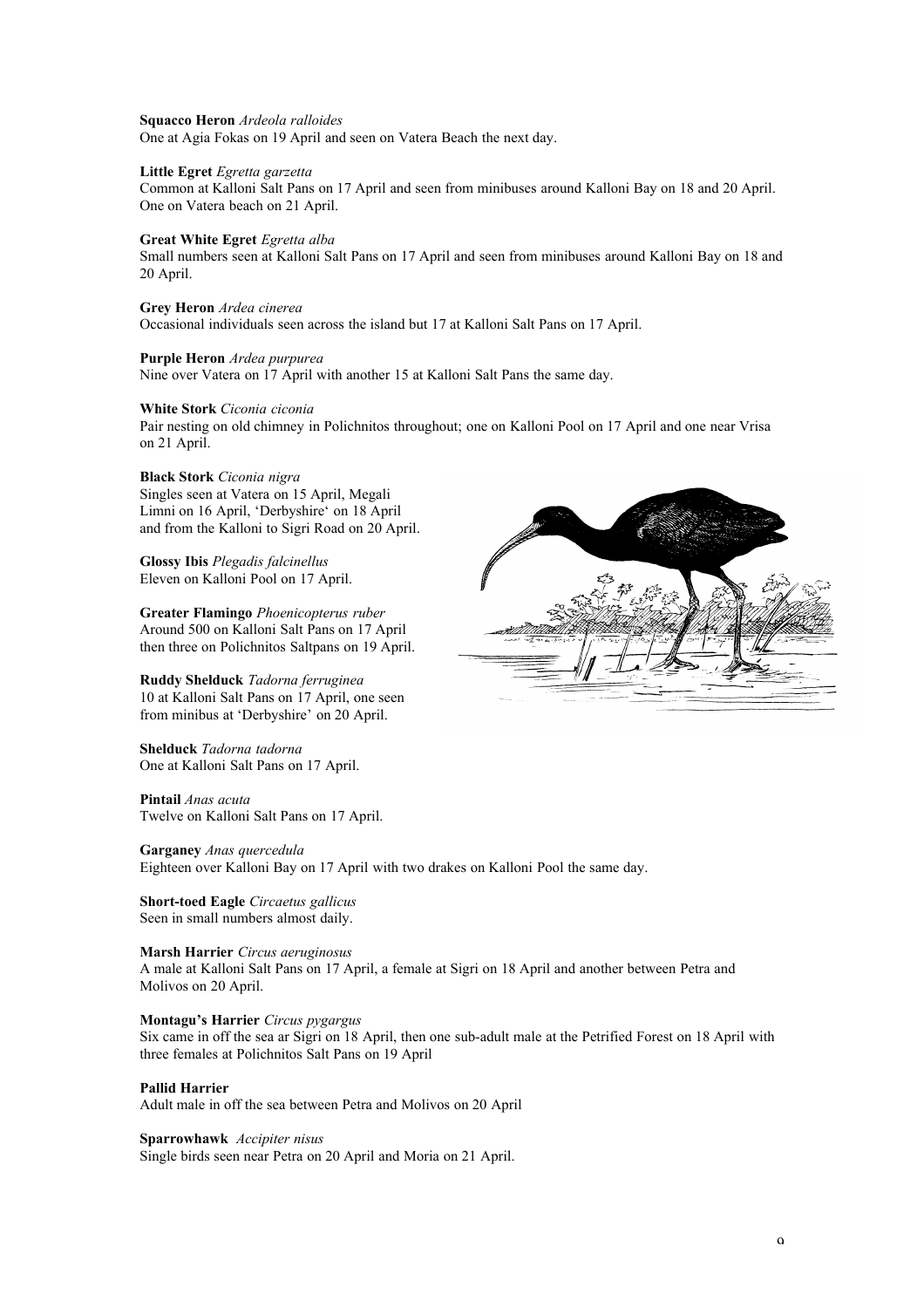#### **Common Buzzard** *Buteo buteo*

Small numbers seen at several location across the island.

## **Long-legged Buzzard** *Buteo rufinus*

Single at Vatera on 15 April, one bird seen very well between Kalloni and Petra on 20 April with another at Petra on the same day.

**Kestrel** *Falco tinnunculus* Singles at Vatera on 15 and 21 April with two at Vafios on 20 April.

#### **Lesser Kestrel** *Falco naumanni*

One by the side of the road at Sigri on 18 April with a further 18 at the Petrified Forest.

#### **Red-footed Falcon** *Falco vespertinus*

Single male at Kalloni Salt Pans on 17 April; four males and two females at Polichnitos Salt Pans on 19 April.

**Hobby** *Falco subbuteo* Single at Vatera on 15 and 16 April then one at Sigri on 18 April and one at Vatera on 19 April.

**Peregrine** *Falco peregrinus* Singles at Vatera and Sigri on 18 April and between Petra and Molivos on 20 April.

**Chukar** *Alectoris chukar* At least five seen at the Petrified Forest on 18 April.

**Water Rail** *Rallus aquaticus* One on the Almiropotamus River, Vatera on 19 April.

**Spotted Crake** *Porzana porzana* One on the Almiropotamus River, Vatera on 15 April.

**Little Crake** *Porzana parva* A male on the Almiropotamus River, Vatera on 20 April.

### **Moorhen** *Gallinula chloropus*

Up to six on the Almiropotamus River, Vatera throughout and six at Kalloni pools on 17 April.

**Coot** *Fulica atra* Two at Kalloni pools on 17 April.

#### **Oystercatcher**

One on Vatera Beach on 21 April.

**Avocet** *Recurvirostra avosetta* Around 100 at Kalloni Salt Pans on 17 April.

**Black-winged Stilt** *Himantopus himantopus* Common on Kalloni Pool and Kalloni Salt Pans on 17 April.

**Stone-curlew** *Burhinus oedicnemus* Two at Kalloni Salt Pans on 17 April.

**Little Ringed Plover** *Charadrius dubius* Small numbers seen daily on Vatera Beach although eight in the area on 15 April.

**Little Stint** *Calidris minuta* One on the Almiropotamus River, Vatera on 15 April.

**Curlew Sandpiper** *Calidris ferruginea* Six at Kalloni Salt Pans on 17 April.

and the contract of the contract of æ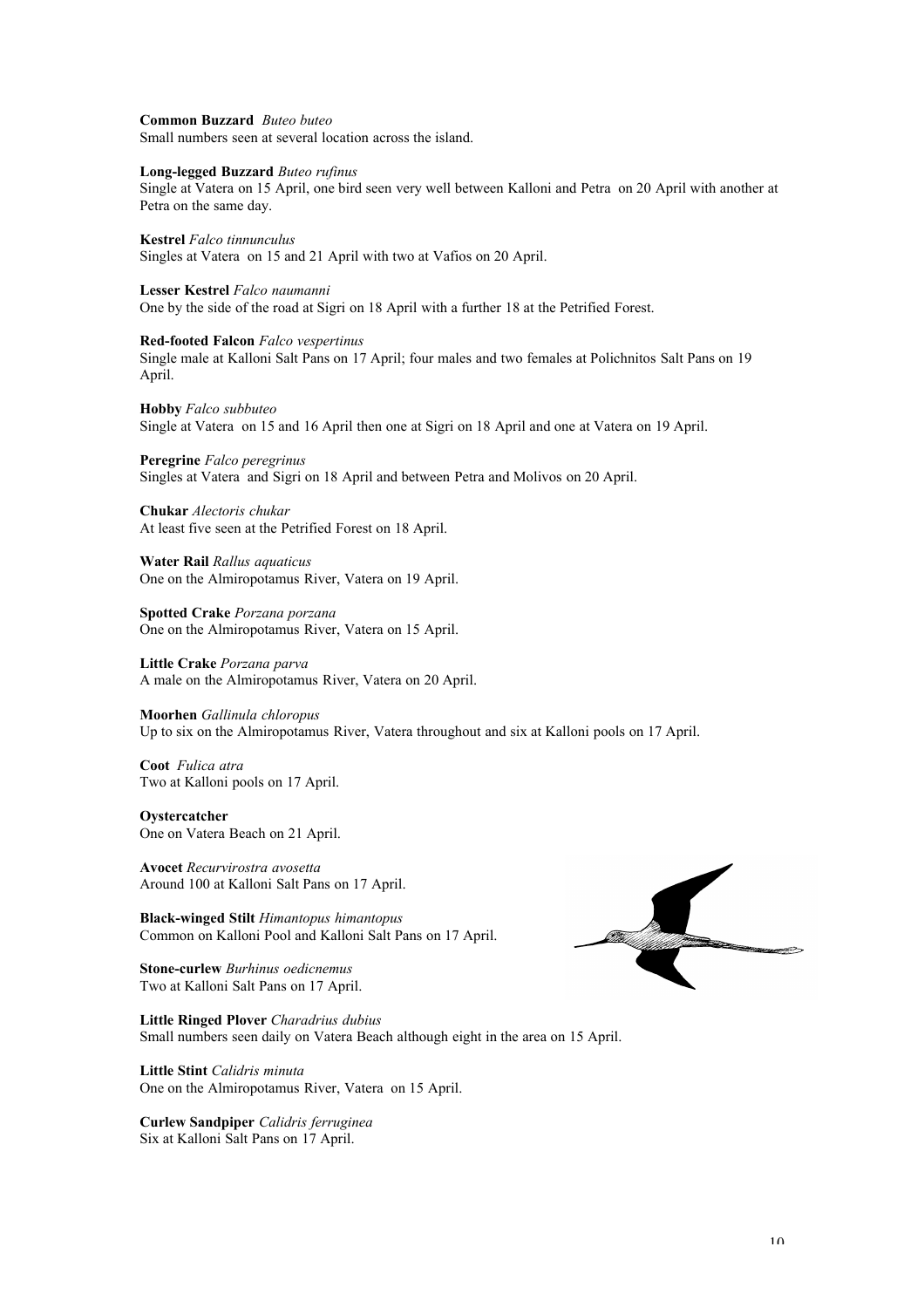**Snipe** *Gallinago gallinago* One on the Almiropotamus River, Vatera on 20 April.

**Black-tailed godwit** *Limosa limosa* One at Kalloni Salt Pans on 17 April.

**Curlew** *Numerius arquata* Three at Kalloni Salt Pans on 17 April.

**Spotted Redshank** *Tringa erythropus* Five at Kalloni Salt Pans on 17 April.

**Marsh Sandpiper** *Tringa stagnatilis* Six at Kalloni Salt Pans on 17 April.

**Greenshank** *Tringa nebularia* Eight at Kalloni Salt Pans on 17 April.

**Wood Sandpiper** *Tringa glareola* Small numbers at all wetland sites visited.

**Common Sandpiper** *Actitis hypoleucos* Up to four around Vatera throughout, also at Kalloni Salt Pans on 17 April and Efthalou on 20 April.

**Black-headed Gull** *Larus ridibundus* One at Kalloni Salt Pans on 17 April.

**Slender-billed Gull** *Larus genei* One at Kalloni Salt Pans on 17 April.

**Yellow-legged Gull** *Larus cachinnans michahellis* Common throughout the island, often seen circling on thermals.

**Gull-billed Tern** *Gelochelidon nilotica* Around 20 at Kalloni Salt Pans on 17 April.

**Common Tern** *Sterna hirundo* Around 30 at Kalloni Salt Pans on 17 April. Also seen from minibus on 18 and 19 April.

**Little Tern** *Sterna albifrons* Four at Kalloni Salt Pans on 17 April.

**Whiskered Tern** *Chlidonias hybridus* Three at Kalloni Salt Pans on 17 April.

**Woodpigeon** *Columba palumbus* One at Vatera on 15 April.

**Collared Dove** *Streptopelia decaocto* Seen daily throughout the island.

**Turtle Dove** *Streptopelia turtur* At least four at Vatera on 15 April, heard at Malinda on 19 April and near Petra on 20 April.

**Cuckoo** *Cuculus canorus* Heard at Vatera on 15 April and one near Petra on 20 April.

**Scops Owl** *Otus scops* One roosting in a Eucalyptus tree near Kalloni town on 18 April.

**Little Owl** *Athene noctua*

One seen every night at Vatera with at least three at the Petrified Forest on 18 April.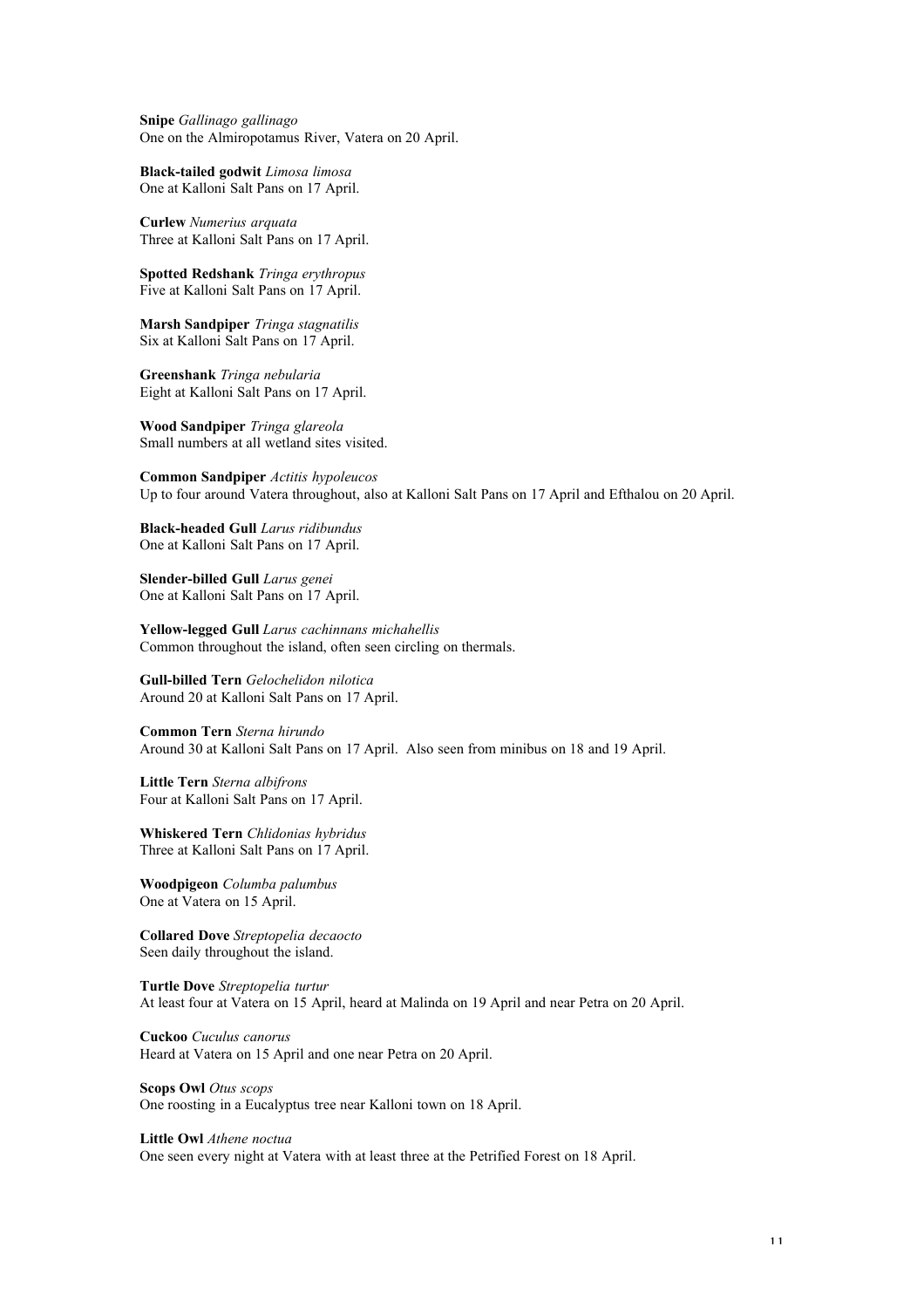**Common Swift** *Apus apus*

Small numbers seen most days but a huge passage through Vatera on 21 April.

#### **Alpine Swift** *Apus melba*

Passages of around 10 at Kalloni Salt Pans on 17 April, 10+ at the Petrified Forest on 18 April, 40 at Polichnitos Salt Pans on 19 April, 30 at Vatera on 20 April and hundreds moving through Vatera on 21 April.

**Bee-eater** *Merops apiaster* Up to six around Vafios on 20 April.

**Hoopoe** *Upupa epops* Around Vatera on 16 and 19 April.

**Middle Spotted Woodpecker** *Dendrocopos medius* Heard in olive groves near Vatera on 15 April, at Agiassos on 16 April and at Melinda on 19 April.

**Short-toed Lark** *Calandrella brachydactyla* At least 70 at Kalloni Salt Pans on 17 April.

**Crested Lark** *Galerida cristata* Abundant throughout the island.

**Sand Martin** *Riparia riparia* Small numbers throughout.

**Crag Martin** *Ptyonoprogne rupestris* Three between Petra and Molivos on 20 April.

**Swallow** *Hirundo rustica* Common throughout.

**Red-rumped Swallow** *Hirundo daurica* Seen daily. Passage of at least 400 through Vatera on 15 April.

**House Martin** *Delichon urbica* Seen daily.

**Tawny Pipit** *Anthus campestris* Two at the Petrified Forest on 18 April.

**Meadow Pipit** *Anthus pratensis* One at the Petrified Forest on 18 April.

**Tree Pipit** *Anthus trivialis* Single at the Petrified Forest on 18 April, one from minibus between Melinda and Vatera on 19 April and one between Petra and Molivos on 20 April.

**Red-throated Pipit** *Anthus cervinus* Twenty-two over the Petrified Forest on 18 April and heard calling at Melinda on 19 April.

**Yellow Wagtail** *Motacilla flava flava* (Blue-headed Wagtail) Five at Vatera on 15 April with at least 40 at Polichnitos Salt Pans on 19 April.

**Yellow Wagtail** *Motacilla flava feldegg* (Black-headed Wagtail) The commonest 'yellow' wagtail we saw on the island. Seen in small numbers in all wetland habitats. Large mixed flock in the sheep fields behind Polichnitos Salt Pans on 19 April.

**Citrine Wagtail** *Motacilla citreola*

A female on the Almiropotamus River, Vatera on 15 April.

#### **White Wagtail** *Motacilla alba*

Two at Vatera on 15 April & 16 April then two at Polichnitos Salt Pans on 19 April.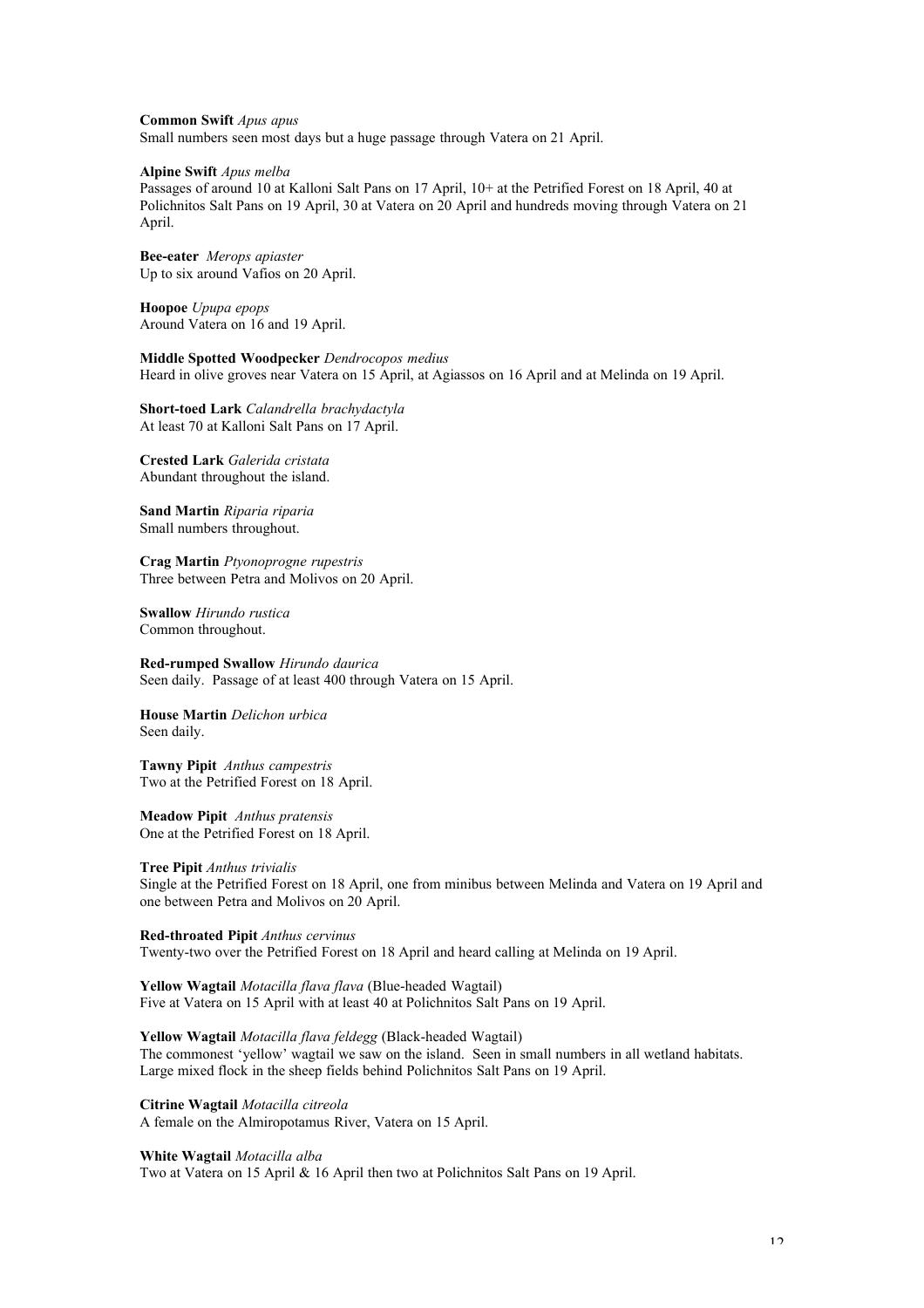### **Wren** *Troglodytes troglodytes*

Several singing in the sweet chestnut woodland above Agiassos on 16 April and at Melinda on 19 April.

#### **Robin** *Erithacus rubecula*

Several singing in the sweet chestnut woodland above Agiassos on 16 April.

#### **Nightingale** *Luscinia megarhynchos*

Heard singing at most sites. Particularly numerous in the olive groves at Melinda on 19 April.

#### **Redstart** *Phoenicurus phoenicurus*

One from the minibus between Melinda and Vatera on 19 April.

#### **Whinchat** *Saxicola rubetra*

One at Vatera on 15 April,one at the Petrified Forest on 18 April, at least six by the Polichnitos Salt Pans on 19 April and three between Petra and Molivos on 20 April.

## **Stonechat** *Saxicola torquata*

One at Polichnitos Thermal Springs on 19 April and a male near Kalloni on 20 April.

### **Isabelline Wheatear** *Oenanthe isabellina*

One at the Sigri-Eressos road junction on 18 April.

#### **Northern Wheatear** *Oenanthe oenanthe*

One or two individuals seen daily at several sites on the island.

#### **Black-eared Wheatear** *Oenanthe hispanicus melanoleuca*

Widespread throughout the island, particularly in the uplands. One male of the pale-throated form seen at the Petrified Forest on 18 April.

#### **Blue Rock Thrush** *Monticola solitarius*

A pair at Ipsilou Monastery on 18 April with another pair between Petra and Molivos on 20 April.

#### **Blackbird** *Turdus merula* Seen in small numbers throughout.

**Song Thrush** *Turdus philomelos* One singing at Agiassos on 16 April.

### **Mistle Thrush** *Turdus viscivorus* One at Achladeri on 16 April.

**Cetti's Warbler** *Cettia cettia* Heard and seen at Vatera throughout.

**Sedge Warbler** *Acrocephalus schoenobaemus* Small numbers at Vatera throughout.

**Olivaceous Warbler** *Hippolais pallida elaeica* Single male singing at Vrisa on 21 April.

**Reed Warbler** *Acrocephalus scirpaceus* Small numbers at Vatera throughout.

**Subalpine Warbler** *Sylvia cantillans* Small numbers in olive groves and scrubby habitats throughout.

### **Rüppell's Warbler** *Sylvia ruepelli*

One at Vatera on 15 April then at least four between Petra and Molivos on 20 April.

### **Orphean Warbler** *Sylvia hortensis crassirostris*

Heard in olive groves at Vatera on 15 April, one seen briefly at the Petrified Forest on 18 April, heard at Melinda on 19 April and again seen briefly between Petra and Molivos in 20 April.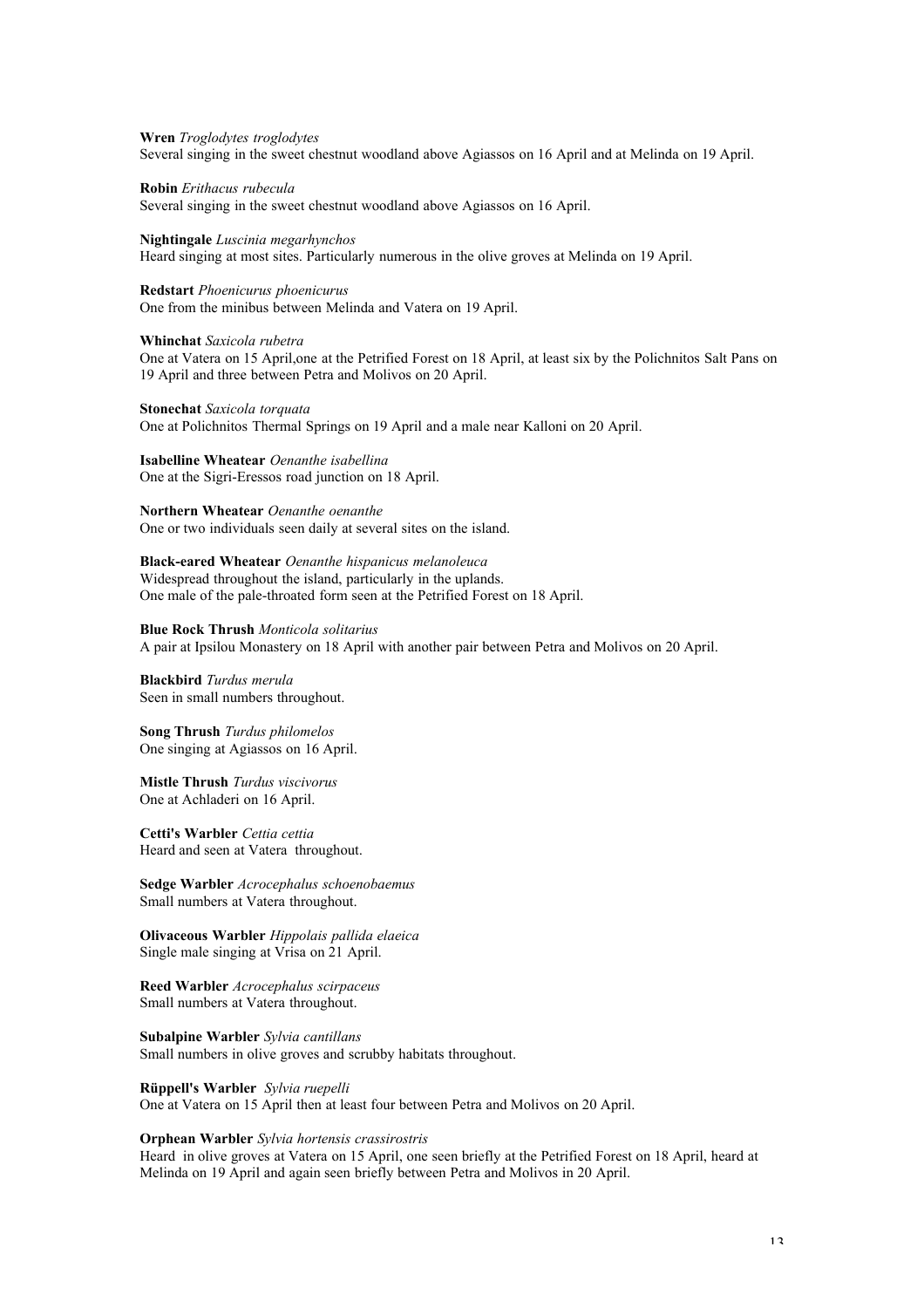**Whitethroat** *Sylvia communis* One at Vatera on 18 April with another between Kalloni and Petra on 20 April.

**Blackcap** *Sylvia atricapilla* One at Agiassos on 16 April and one at Melinda on 19 April.

**Eastern Bonelli's Warbler** *Phylloscopus bonelli orientalis* A singing male was located in the woods above Agiassos on 16 April.

**Wood Warbler** *Phylloscopus sibilatrix* Two at the Petrified Forest on 18 April.

**Spotted Flycatcher** *Muscicapa striata* Single at Vatera on 15 & 21 April.

**Collared Flycatcher** *Ficedula albicollis* One male above Agiassos on 16 April, a male between Melinda and Vatera on 19 April and another male at the Roman aquaduct at Moria on 21 April.

**Pied Flycatcher** *Ficedula hypoleuca* A male at Vatera on 21 April.

**Sombre Tit** *Parus lugubris* One seen by Chris and Mike at Melinda on 19 April.

**Blue Tit** *Parus caeruleus* Common in woodland habitats

**Great Tit** *Parus major* Common in woodland habitats

**Krüper's Nuthatch** *Sitta krueperi*

One at the pine woodlands at Achladeri on 16 April with another heard calling at the Megali Limni the same day.

**Short-toed Treecreeper** *Certhia brachydactyla* Heard in the pine woodlands at Achladeri on 16 April.

**Woodchat Shrike** *Lanius senator* Seen almost daily in small numbers throughout

**Masked Shrike** *Lanius nubicus* (*right*) Two birds on the road to Sigri on 18 April.

**Jay** *Garrulus glandarius atricapillus* Seen regularly in wooded habitats

**Jackdaw** *Corvus monedula* Between 60 and 70 at Sigri on 18 April.

**Hooded Crow** *Corvus corone* Common throughout the island

**Raven** *Corvus corax* Four at Molivos on 20 April.

**House Sparrow** *Passer domesticus* Common and widespread throughout.

**Spanish Sparrow** *Passer hispaniolensis* Widespread thoughout the island but less common than house sparrow.

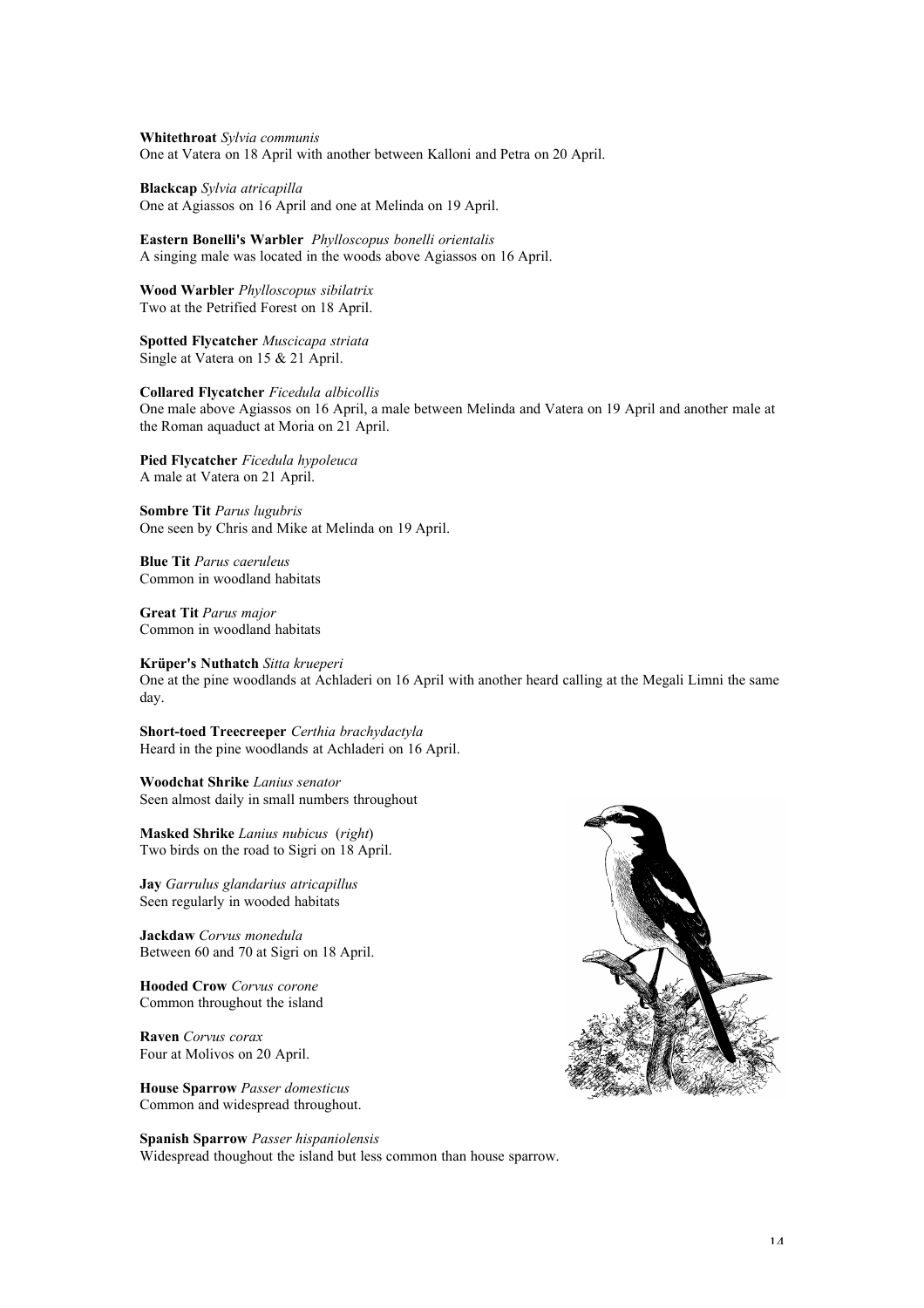**Chaffinch** *Fringilla coelebs* Common and widespread, especially in woodland.

**Serin** *Serinus serinus* Singing in the pine woods at Achladeri on 16 April.

**Greenfinch** *Carduelis chloris* Seen and heard in small numbers around the hotel and in wooded habitats.

**Goldfinch** *Carduelis carduelis* Seen in small numbers throughout.

**Linnet** *Carduelis cannabina* Seen in small numbers throughout.

**Cirl Bunting** *Emberiza cirlu* Occasional single birds seen at various location across the island on four dates.

**Cinereous Bunting** *Emberiza cineracea* A pair at the Petrified Forest on 18 April.

**Ortolan Bunting** *Emberiza hortulana* Two at Vatera on 15 April and one near Polichnitos Salt Pans on 19 April.

### **Cretzschmar's Bunting** *Emberiza caesia*

Seen in small numbers at the Petrified Forest on 18 April, Polichnitos Thermal Springs on 19 April and between Kalloni and Molivos on 20 April.

**Corn Bunting** *Miliaria calandra* Common and widespread throughout.

**Total – 137 species**

## **Butterfly species list**

| Swallowtail               | Papilio machaon        |
|---------------------------|------------------------|
| Scarce Swallowtail        | Iphiclides podalirus   |
| Eastern Festoon           | Zerynthia cerisyi      |
| False Apollo              | Archon apollinus       |
| Large White               | Pieris brassicae       |
| Small White               | Artogeia rapae         |
| Eastern Dappled White     | Euchloe ausonia        |
| Orange Tip                | Anthocharis cardamines |
| Clouded Yellow            | Colias crocea          |
| Wood White                | Leptidea sinapis       |
| Green Hairstreak          | Callophrys rubi        |
| Small Copper              | Lycaena phlaeas        |
| Green-underside Blue      | Glaucopsyche alexis    |
| <b>Baton Blue</b>         | Pseudophilotes baton   |
| Brown Argus               | Aricia agestis         |
| Common Blue               | Polyommatus icarus     |
| Painted Lady              | Vanessa cardui         |
| <b>Spotted Fritillary</b> | Melitaea didyma        |
| Small Heath               | Coenonympha pamphilus  |

**total – 19**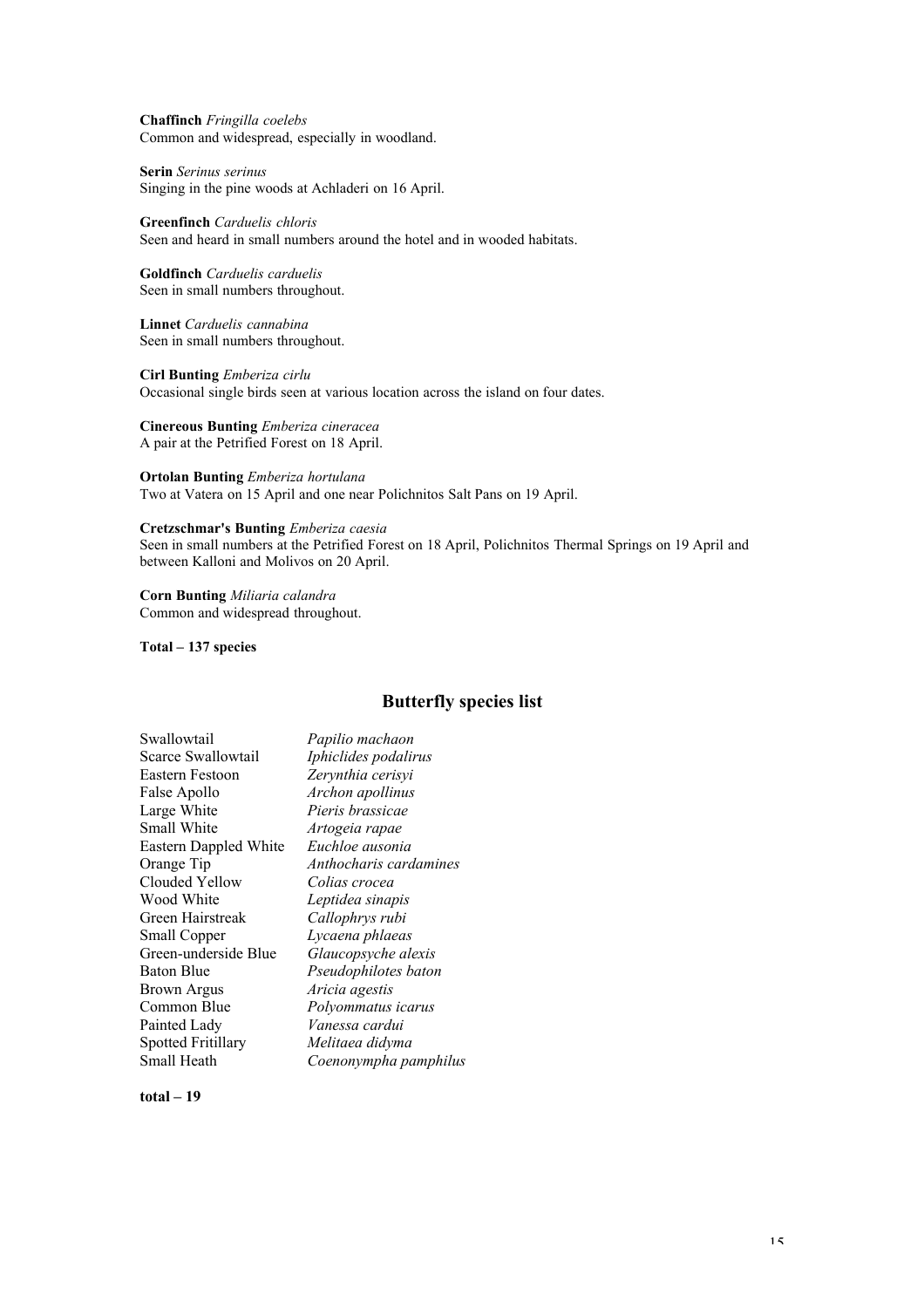## **Plant List**

**Italian Cypress** *Cupressus sempervirens* **Sweet Chestnut** *Castanea sativa* **Holly (Kermes) Oak** *Quercus coccifera* **Valonia oak** *Quercus aegilops* **Hornbeam** *Carpinus orientalis* **Fig** Ficus carica

**Roman Nettle** Urtica pilulifera **Hairy Birthwort** Aristolochia hirta **Sea Beet** *Beta vulgaris* ssp. *maritima* **Glasswort** sp. *Salicornia* sp. **Sea Purslane** *Halimione portulacoides* **Hottentot fig** *Carpobrotus acinaciformis*

**Italian catchfly** *Silene italica* **Hairless Catchfly** *Silene behen* **Mediterranean Catchfly** *Silene colorata* subsp. *colorata*

**Crown Anenome** *Anemone coronaria* **Peacock Anemone** *Anemone pavonina* **Water-crowfoot** sp. *Ranunculus* sp. **Peony** *Paeonia mascula subsp. arietina*

**Papaver rhoeas** *common poppy* **Prickly Poppy** *Papaver argemone Papaver nigrotinctum* (at Kalloni salt-pans) **Yellow-horned Poppy** *Glaucium flavum Hypecoum imberbe* (strange yellow flower on plain behind salt-pans)

### **Common fumitory** *Fumaria officinalis*

**Spring Rock-cress** *Arabis verna* **Three-horned Stock** *Matthiola tricuspidata* **Golden alyssum** *Alyssum saxatile* **Dittander** *Lepidium latifolium* **Sea rocket** *Cakile maritima*

**White Mignonette** *Reseda alba*

**Reddish Stonecrop** *Sedum rubens* **Navelwort sp.** *Umbilicus* sp.

**Oriental Plane** *Platanus orientalis*

# **Mediterranean Salad Burnet** *Poterium verrucosum* **Thorny Burnet** *Sarcopoterium spinosum*

**Almond-leaved Pear** *Pyrus spinosa* (*Pyrus amygdaliformis*)

**Hairy Thorny Broom** *Calycotoma villosa* **False acacia** *Robinia pseudacacia* **Fodder Vetch** *Vicia villosa* **Hairy Yellow Vetchling** *Vicia hybrida* **Common vetch** *Vicia sativa Vicia narbonensis*

*Lathyrus setifolius Lathyrus ochrus* **Blue fenugreek** *Trigonella caerulea* **Disc Medick** *Medicago orbicularis* **One-flowered clover** *Trifolium uniflorum Trifolium boissieri* **Reversed Clover** *Trifolium resupinatum* **Ball cotton clover** *Trifolium pilulare* **Star clover** *Trifolium stellatum* **Shield clover** *Trifolium clypeatum* **Disc trefoil** *Hymenocarpus circinatus* **Crown vetch** *Coronilla varia*

**Bermuda Buttercup** *Oxalis pes-caprae*

**Round-leaved geranium** *Geranium rotundifolium* **Cut-leaved Crane's-bill** *Geranium dissectum* **Herb Robert** *Geranium robertianum* **Shining Crane's-bill** *Geranium lucidum* **Mallow-leaved Stork's-bill** *Erodium malacoides*

**Pale Flax** *Linum bienne* **White flax** *Linum tenuifolium*

**Sun Spurge** *Euphorbia helioscopia* **Narrow-leaved Glaucous Spurge** *Euphorbia rigida* **Sea Spurge** *Euphorbia paralias* **Large Mediterranean Spurge** *Euphorbia characias* **Annual Mercury** *Mercurialis annua*

**Fringed rue** *Ruta chalapensis*

**Indian bead tree** *Melia azedarach*

**Turpentine Tree** *Pistacia terebinthus* **Mastic Tree** *Pistacia lentiscus*

**Least mallow** *Malva parviflora*

*Cistus creticus* ssp. *creticus* **Sage-leaved Cistus** *Cistus salvifolius*

**Tamarisk** sp. *Tamarix* sp.

**Squirting cucumber** *Ecballium elaterium*

### **Shepherd's Needle** *Scandix pecten-veneris* **Alexanders-like umbellifer** *Smyrnium rotundifolium* **Thorow-wax** *Bupleurum gracile* **Giant Fennel** *Ferula communis ssp. communis* **Tordylium** *Tordylium apulum*